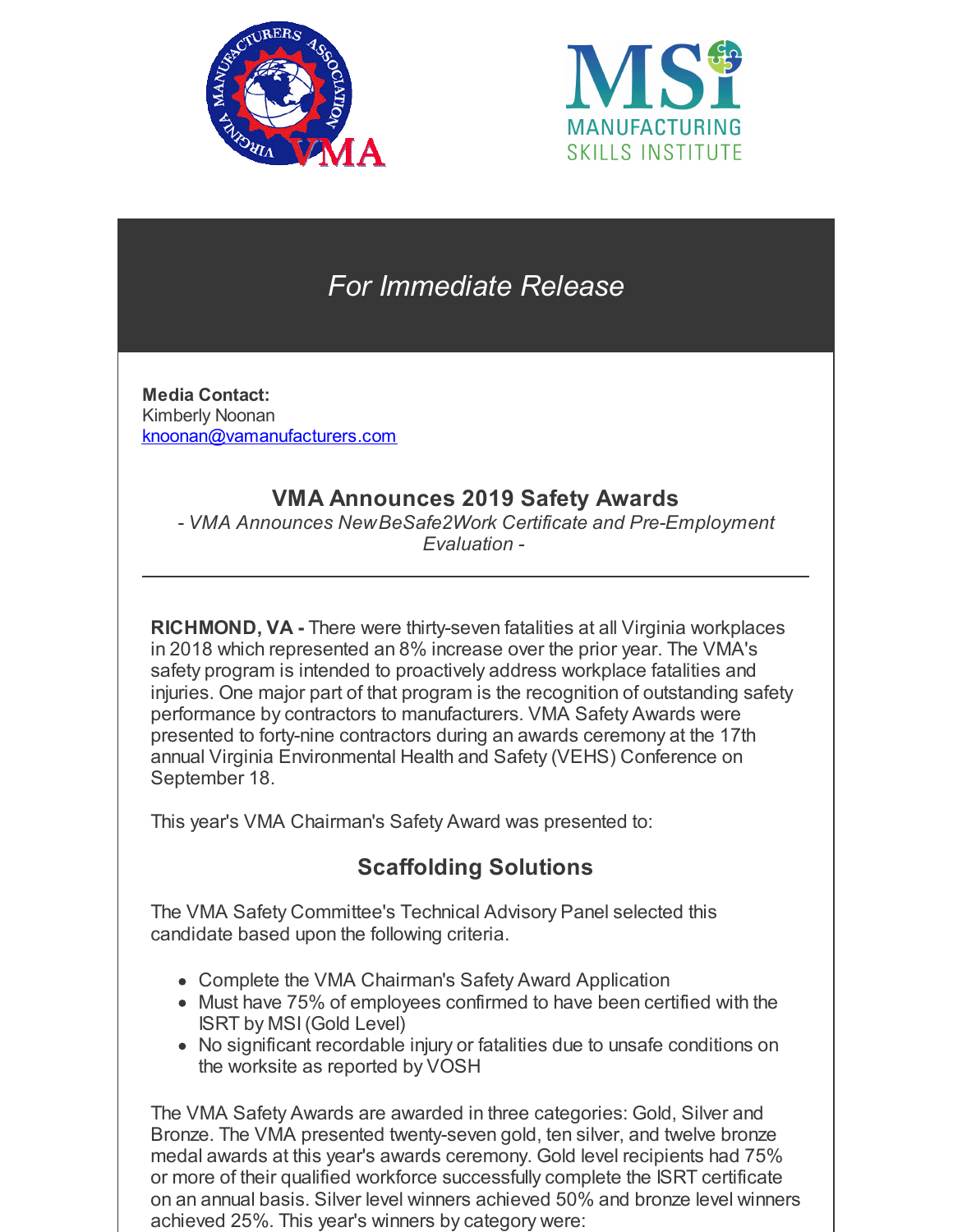#### **Gold Level**

- Aegis Environmental
- Aggreko
- Arrowhead Environmental
- Contact Switch Gear
- Cooper & Claiborne Construction
- Cranemasters Inc.
- D & D Mechanical
- Dominion NDT Services
- Emerson
- Emlex Construction
- Four Square Industrial Contractors
- Gallaghers Lawn Service
- Insulation Specialties, INC
- Macroseal Mechanical
- Mathews Construction Co.
- MPW Industrial Services
- Oakley Industrial Services
- Old Dominion Insulation Honeywell
- Rebound Industrial Maintenance
- Rudy L Hawkins Electrical Contractor
- Scaffolding Solutions
- Sieber LLC
- Somerset Steel Erection Co.
- Summit Inspection Services
- SW Funk Industrial Contractors
- TEAM Industrial Services
- Technical Foundations

### **Silver Level**

- Alliance Material Handling
- France Environmental Inc.
- Harlan Construction
- Hayden Frye & Assoc.
- Quality Plus Services Inc.
- Lewis Brothers Industrial Floors
- Total Safety
- Whitley Service Roofing & Sheet Metal Co.
- WO Grubb
- Wood Environmental & Infrastructure

### **Bronze Level**

- Apple Door Systems
- Atlantic Constructors
- Brown & Root Industrial Services
- C.E. Thurston
- Carlton Scale
- Dan-Kel Concrete
- Forty-Two Construction
- McNeil Sales and Service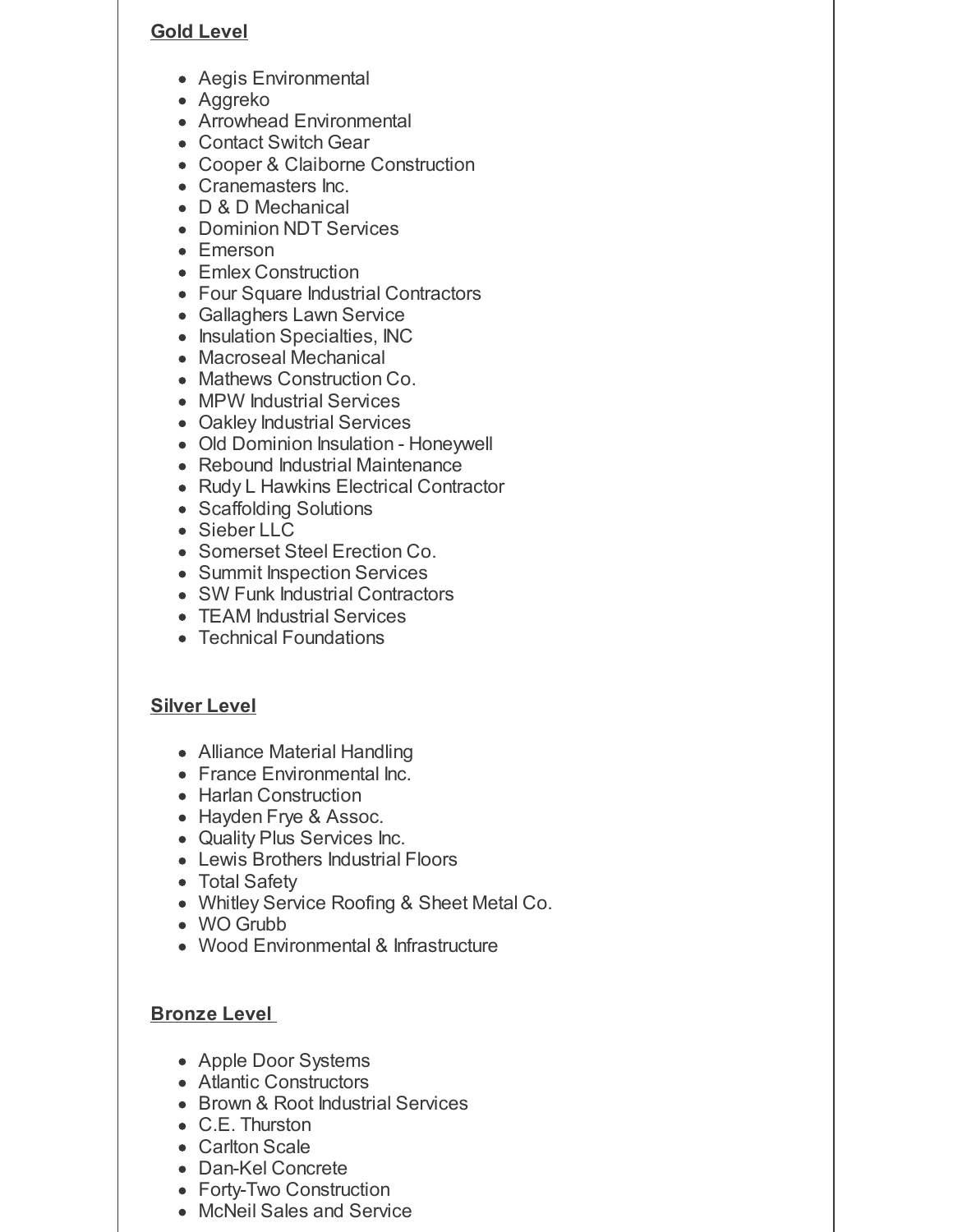- Riggins Company
- Southeast Valve Inc.
- TEC Industrial
- Thompson Industrial Services -Charlotte

The VMA Safety Award recognizes contractors that provide services to Virginia manufacturers and 25+% of their qualified workforce has obtained the [Manufacturing](http://manufacturingskillsinstitute.org/training-programs/contractor-safety-readiness-certificate-program-online-training/) Skills Institute's Industrial Safety Readiness Training (ISRT) certificate with no fatalities or significant recordable injuries or illnesses reported to Virginia Occupational Safety and Health (VOSH) during the past year. ISRT provides core concepts of safety awareness for industrial workplace training, and an individualized learning plan that addresses the most common hazardous situations faced in the industrial environment. It is presented through a cloud-based, interactive, multimedia platform that is also available in Spanish. Participating companies are also provided a free learning management system to manage the ISRT certificate training for their employees so that it can be integrated into their own safety training program. Manufacturers have access to a cloud-based identification system that will verify training credentials for every contractor employee entering their sites.

"In the last year, over 19,323 ISRT safety courses were completed and over 2,000 certificates were issued to employees of participating contractors," said Brett Vassey, VMA President & CEO. "The VMA is proud of this year's winners, they exemplify the safety culture and exceptional investments in worker safety that we are proud to promote to Virginia's manufacturers" said Vassey.

At this year's VMA Safety Award ceremony, the VMA also announced its newest safety training programs - BeSafe2Work and [Pre-Employment](http://manufacturingskillsinstitute.org/introducing-new-msi-products/) Evaluation. The BSafe2Work program provides the core concepts of safety awareness for industrial workplace training and an individual learning plan that addresses the most common hazardous situations faced in the industrial environment. This highly adaptable program supplements company safety training with material which employees can access from home on a tablet or smart phone. Each course is five minutes or less and comes with an incentive package for completion of all five courses.

The [Pre-Employment](http://manufacturingskillsinstitute.org/introducing-new-msi-products/) Evaluation being offered by the Manufacturing Skills Institute includes three assessments designed to give employers an objective view of the potential success of a new employee. Behaviors necessary for success in handling work pace, job pressure, work habits and attention to detail are a few of the behaviors measured. Safety knowledge and ability to work safely is measured through the online Dupont Sustainable Solutions courses and assessments. In addition, each candidate is given the nationally recognized PreMT1 assessment to benchmark their knowledge of the 12 skills needed for success in manufacturing.

For more information about the VMA Safety Program, please contact **[knoonan@vamanufacturers.com](mailto:knoonan@vamanufacturers.com)**. For more information on the Industrial Safety Readiness Training certificate, go to http://manufacturingskillsinstitute.org/training[programs/contractor-safety-readiness-certificate-program-online-training/](http://manufacturingskillsinstitute.org/training-programs/contractor-safety-readiness-certificate-program-online-training/) or contact *isteele@vamanufacturers.com*. All winners are recognized in the VMA's exclusive cloud-based Contractors Directory - [www.vamanufacturers.com/contractors-directory/](http://www.vamanufacturers.com/service-providers-directory-new/).

#### *About the VM A*

*Since 1922 the Virginia Manufacturers Association (VMA) has served as Industry's Advocate™ and our mission is to create the best business environment in the United States for world-class advanced technology businesses to manufacture and headquarter their companies for maximum productivity and profitability. For*